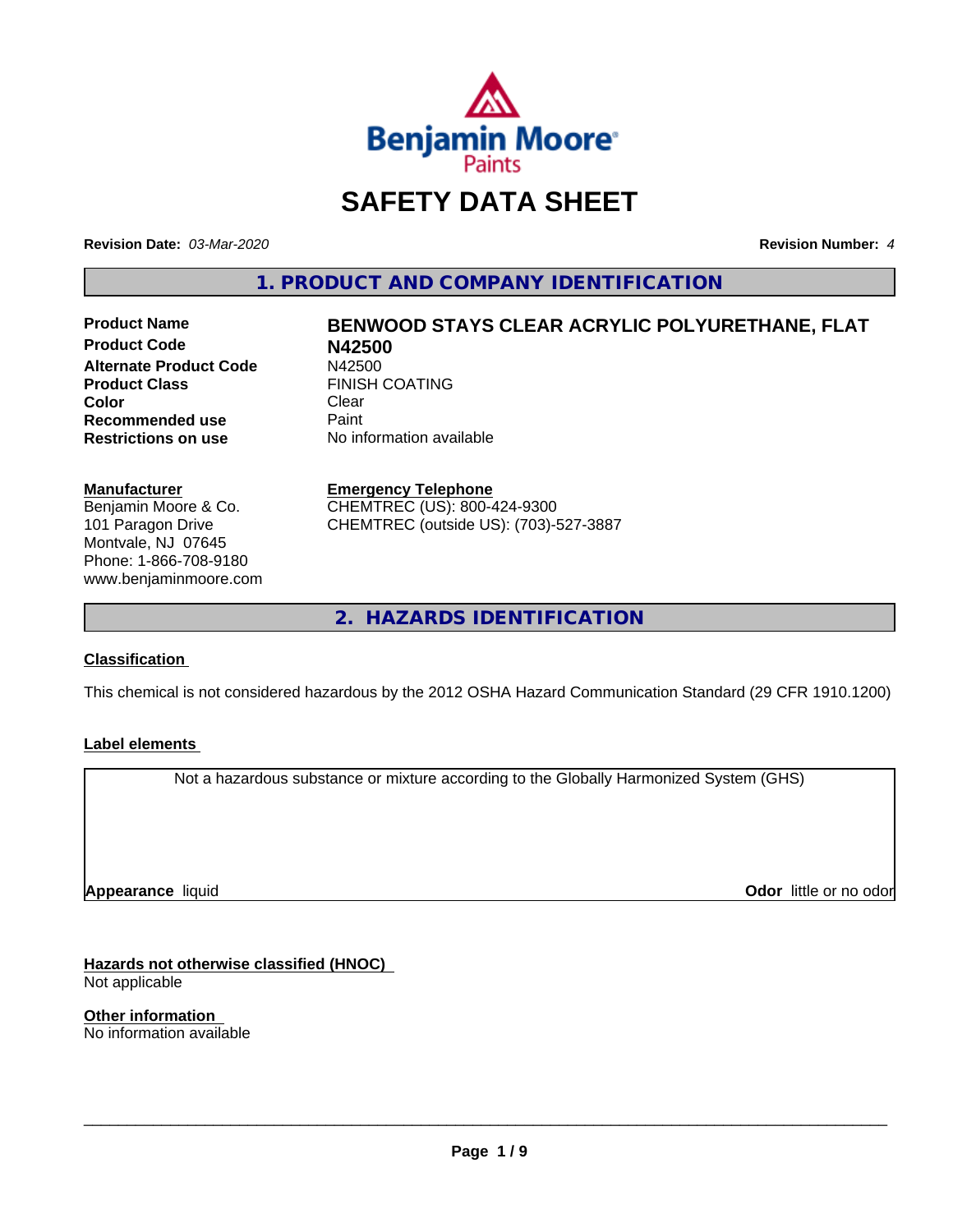## **3. COMPOSITION INFORMATION ON COMPONENTS**

| <b>Chemical name</b>                      | CAS No.       | Weight-% |
|-------------------------------------------|---------------|----------|
| Dipropylene glycol monomethyl ether       | 34590-94-8    | $5 - 10$ |
| Silicon dioxide, wax coated               | 112926-00-8   | $5 - 10$ |
| Propylene glycol                          | $57 - 55 - 6$ | - 5      |
| Propanoic acid, 2-methyl-, monoester with | 25265-77-4    | - 5      |
| 2,2,4-trimethyl-1,3-pentanediol           |               |          |

|                                                  | 4. FIRST AID MEASURES                                                                                    |
|--------------------------------------------------|----------------------------------------------------------------------------------------------------------|
| <b>General Advice</b>                            | No hazards which require special first aid measures.                                                     |
| <b>Eye Contact</b>                               | Rinse thoroughly with plenty of water for at least 15 minutes and consult a<br>physician.                |
| <b>Skin Contact</b>                              | Wash off immediately with soap and plenty of water while removing all<br>contaminated clothes and shoes. |
| <b>Inhalation</b>                                | Move to fresh air. If symptoms persist, call a physician.                                                |
| Ingestion                                        | Clean mouth with water and afterwards drink plenty of water. Consult a physician<br>if necessary.        |
| <b>Most Important</b><br><b>Symptoms/Effects</b> | None known.                                                                                              |
| <b>Notes To Physician</b>                        | Treat symptomatically.                                                                                   |

**5. FIRE-FIGHTING MEASURES**

| <b>Suitable Extinguishing Media</b>                                              | Use extinguishing measures that are appropriate to local<br>circumstances and the surrounding environment.                                   |
|----------------------------------------------------------------------------------|----------------------------------------------------------------------------------------------------------------------------------------------|
| Protective equipment and precautions for firefighters                            | As in any fire, wear self-contained breathing apparatus<br>pressure-demand, MSHA/NIOSH (approved or equivalent)<br>and full protective gear. |
| <b>Specific Hazards Arising From The Chemical</b>                                | Closed containers may rupture if exposed to fire or<br>extreme heat.                                                                         |
| Sensitivity to mechanical impact                                                 | No.                                                                                                                                          |
| Sensitivity to static discharge                                                  | No.                                                                                                                                          |
| <b>Flash Point Data</b><br>Flash point (°F)<br>Flash Point (°C)<br><b>Method</b> | Not applicable<br>Not applicable<br>Not applicable                                                                                           |
| <b>Flammability Limits In Air</b>                                                |                                                                                                                                              |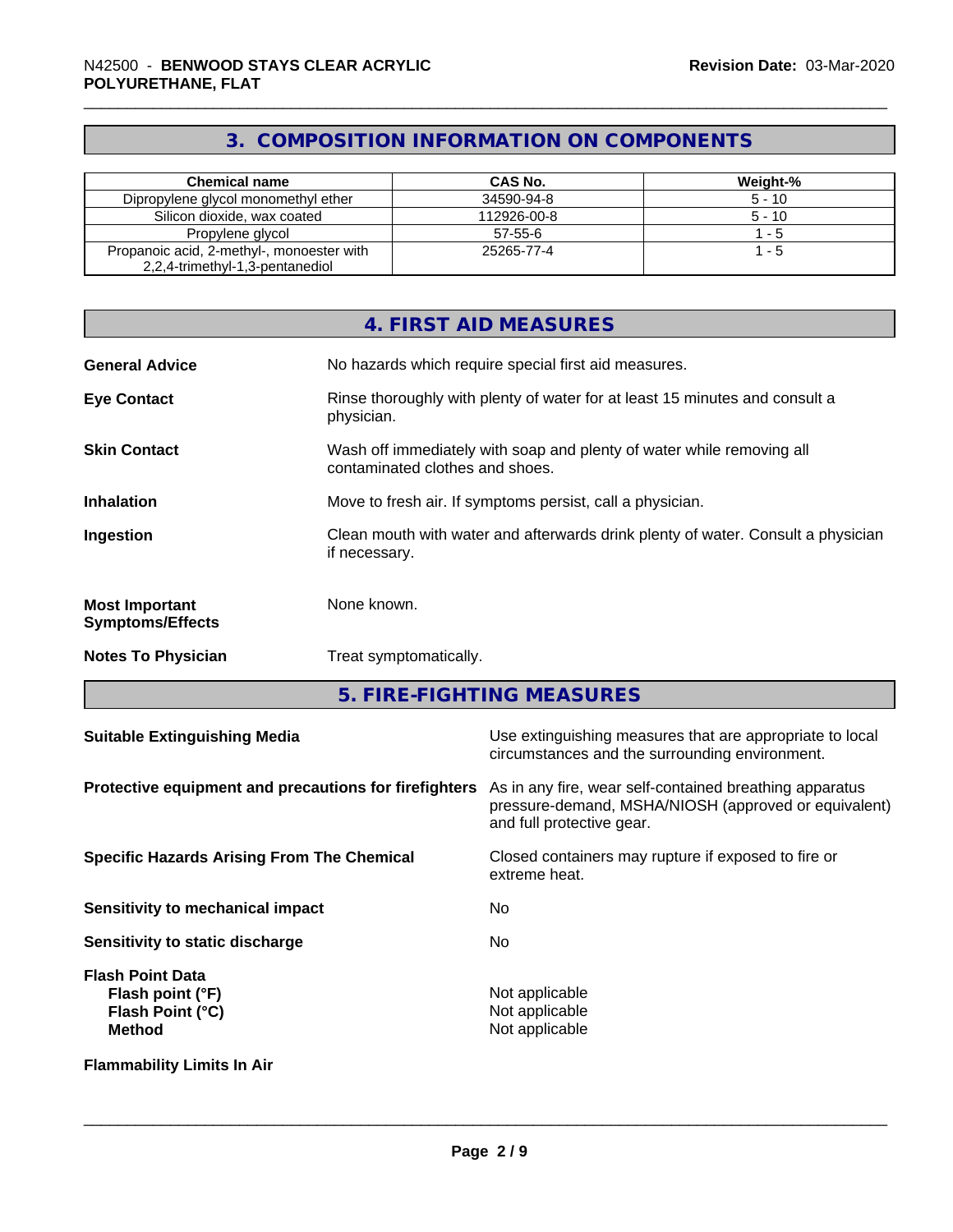#### **Lower flammability limit:**<br>
Upper flammability limit:<br>
Upper flammability limit:<br>
Not applicable **Upper flammability limit:**

| NFPA<br><b>Special: Not Applicable</b><br><b>Flammability: 0</b><br><b>Instability: 0</b><br>Health: |
|------------------------------------------------------------------------------------------------------|
|------------------------------------------------------------------------------------------------------|

#### **NFPA Legend**

- 0 Not Hazardous
- 1 Slightly
- 2 Moderate
- 3 High
- 4 Severe

*The ratings assigned are only suggested ratings, the contractor/employer has ultimate responsibilities for NFPA ratings where this system is used.*

*Additional information regarding the NFPA rating system is available from the National Fire Protection Agency (NFPA) at www.nfpa.org.*

#### **6. ACCIDENTAL RELEASE MEASURES**

| <b>Personal Precautions</b>      | Avoid contact with skin, eyes and clothing. Ensure adequate ventilation.                                                                                                         |
|----------------------------------|----------------------------------------------------------------------------------------------------------------------------------------------------------------------------------|
| <b>Other Information</b>         | Prevent further leakage or spillage if safe to do so.                                                                                                                            |
| <b>Environmental precautions</b> | See Section 12 for additional Ecological Information.                                                                                                                            |
| <b>Methods for Cleaning Up</b>   | Soak up with inert absorbent material. Sweep up and shovel into suitable<br>containers for disposal.                                                                             |
|                                  | 7. HANDLING AND STORAGE                                                                                                                                                          |
| Handling                         | Avoid contact with skin, eyes and clothing. Avoid breathing vapors, spray mists or<br>sanding dust. In case of insufficient ventilation, wear suitable respiratory<br>equipment. |
| <b>Storage</b>                   | Keep container tightly closed. Keep out of the reach of children.                                                                                                                |
| <b>Incompatible Materials</b>    | No information available                                                                                                                                                         |

### **8. EXPOSURE CONTROLS/PERSONAL PROTECTION**

#### **Exposure Limits**

| <b>Chemical name</b>                | <b>ACGIH TLV</b> | <b>OSHA PEL</b>                   |
|-------------------------------------|------------------|-----------------------------------|
|                                     |                  |                                   |
| Dipropylene glycol monomethyl ether | STEL: 150 ppm    | $100$ ppm $-$ TWA                 |
|                                     | TWA: 100 ppm     | 600 mg/m <sup>3</sup> - TWA       |
|                                     |                  | prevent or reduce skin absorption |
| Silicon dioxide, wax coated         | N/E              | 20 mppcf - TWA                    |
|                                     |                  |                                   |

#### **Legend**

ACGIH - American Conference of Governmental Industrial Hygienists Exposure Limits OSHA - Occupational Safety & Health Administration Exposure Limits N/E - Not Established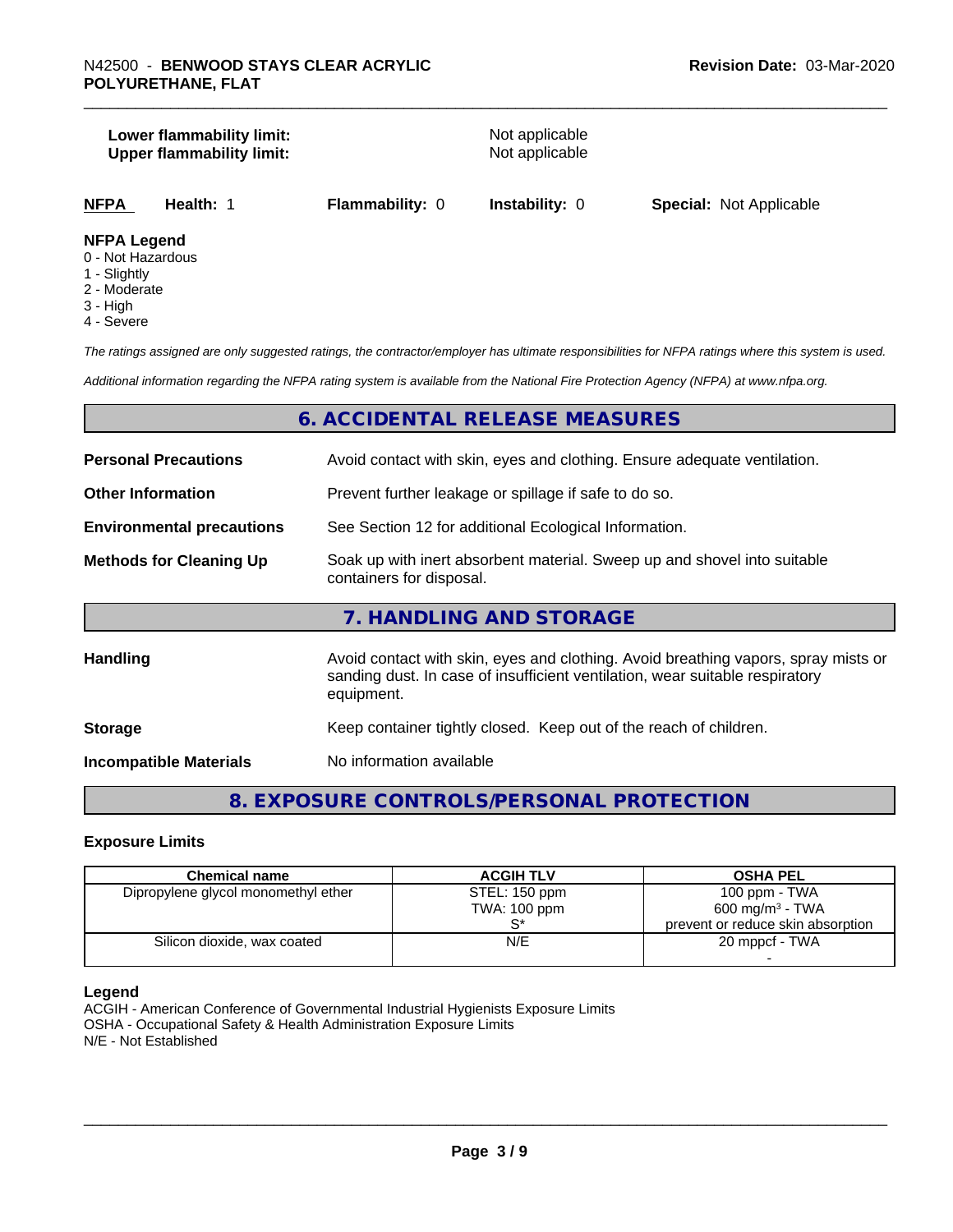| Ensure adequate ventilation, especially in confined areas.                                                                          |
|-------------------------------------------------------------------------------------------------------------------------------------|
|                                                                                                                                     |
| Safety glasses with side-shields.                                                                                                   |
| Protective gloves and impervious clothing.                                                                                          |
| In case of insufficient ventilation wear suitable respiratory equipment.                                                            |
| Avoid contact with skin, eyes and clothing. Remove and wash contaminated<br>clothing before re-use. Wash thoroughly after handling. |
|                                                                                                                                     |

#### **9. PHYSICAL AND CHEMICAL PROPERTIES**

**Appearance** liquid **Odor Odor Odor Odor Odor** *CODOR CODOR CODOR CODOR CODOR CODOR CODOR CODOR CODOR CODOR CODOR CODOR CODOR CODOR CODOR CODOR CODOR CODOR CODOR* **Odor Threshold No information available No information available Density (lbs/gal)** 8.8 - 8.9 **Specific Gravity** 1.05 - 1.07 **pH** No information available **Viscosity (cps)** No information available **Solubility(ies)** No information available **Water solubility**<br> **Evaporation Rate**<br> **Evaporation Rate**<br> **Evaporation Rate Vapor pressure** No information available **Vapor density** No information available **Wt.** % Solids 30 - 40 **Vol. % Solids** 30 - 40 **Wt.** % Volatiles 60 - 70 **Vol. % Volatiles** 60 - 70 **VOC Regulatory Limit (g/L)** < 275 **Boiling Point (°F)** 212 **Boiling Point (°C) Freezing point (°F)** 32 **Freezing Point (°C)** 0 **Flash point (°F)** Not applicable **Flash Point (°C)** Not applicable **Method**<br> **Flammability (solid, gas)**<br> **Commability (solid, gas)**<br>
Mot applicable **Flammability** (solid, gas) **Upper flammability limit:** Not applicable **Lower flammability limit:** Not applicable **Autoignition Temperature (°F)** No information available **Autoignition Temperature (°C)** No information available **Decomposition Temperature (°F)** No information available **Decomposition Temperature (°C)** No information available **Partition coefficient** No information available

**Evaporation Rate** No information available

**10. STABILITY AND REACTIVITY**

**Reactivity Not Applicable Not Applicable** 

**Chemical Stability Stable under normal conditions.** 

**Conditions to avoid Conditions to avoid Prevent from freezing.**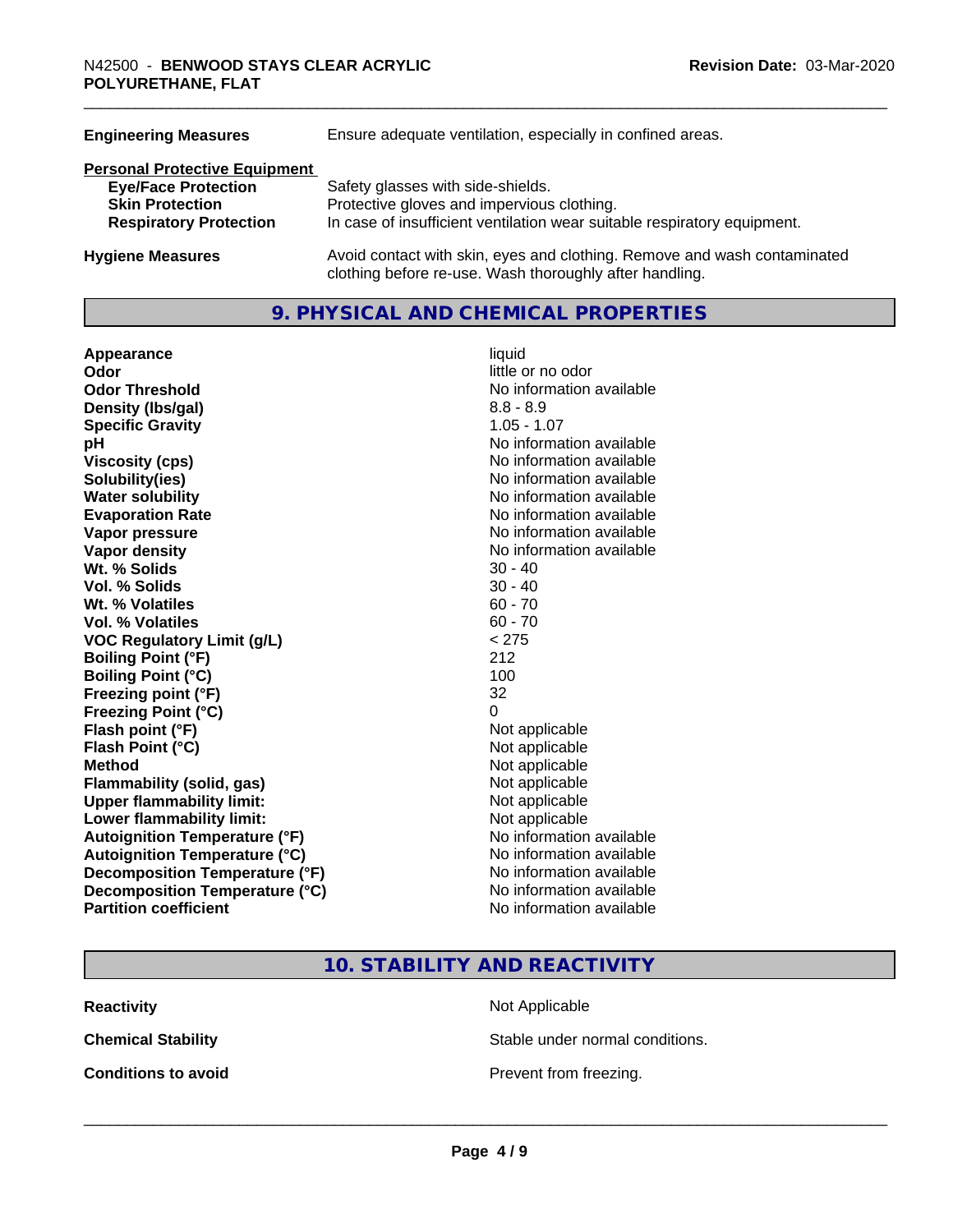| <b>Incompatible Materials</b>                                                                                                                                                                                                                                                                                                            | No materials to be especially mentioned.                                                                                                                                                                                                                                                                                                                                                                                      |
|------------------------------------------------------------------------------------------------------------------------------------------------------------------------------------------------------------------------------------------------------------------------------------------------------------------------------------------|-------------------------------------------------------------------------------------------------------------------------------------------------------------------------------------------------------------------------------------------------------------------------------------------------------------------------------------------------------------------------------------------------------------------------------|
| <b>Hazardous Decomposition Products</b>                                                                                                                                                                                                                                                                                                  | None under normal use.                                                                                                                                                                                                                                                                                                                                                                                                        |
| <b>Possibility of hazardous reactions</b>                                                                                                                                                                                                                                                                                                | None under normal conditions of use.                                                                                                                                                                                                                                                                                                                                                                                          |
|                                                                                                                                                                                                                                                                                                                                          | 11. TOXICOLOGICAL INFORMATION                                                                                                                                                                                                                                                                                                                                                                                                 |
| <b>Product Information</b>                                                                                                                                                                                                                                                                                                               |                                                                                                                                                                                                                                                                                                                                                                                                                               |
| Information on likely routes of exposure                                                                                                                                                                                                                                                                                                 |                                                                                                                                                                                                                                                                                                                                                                                                                               |
| <b>Principal Routes of Exposure</b>                                                                                                                                                                                                                                                                                                      | Eye contact, skin contact and inhalation.                                                                                                                                                                                                                                                                                                                                                                                     |
| <b>Acute Toxicity</b>                                                                                                                                                                                                                                                                                                                    |                                                                                                                                                                                                                                                                                                                                                                                                                               |
| <b>Product Information</b>                                                                                                                                                                                                                                                                                                               | No information available                                                                                                                                                                                                                                                                                                                                                                                                      |
|                                                                                                                                                                                                                                                                                                                                          | Symptoms related to the physical, chemical and toxicological characteristics                                                                                                                                                                                                                                                                                                                                                  |
| <b>Symptoms</b>                                                                                                                                                                                                                                                                                                                          | No information available                                                                                                                                                                                                                                                                                                                                                                                                      |
|                                                                                                                                                                                                                                                                                                                                          | Delayed and immediate effects as well as chronic effects from short and long-term exposure                                                                                                                                                                                                                                                                                                                                    |
| Eye contact<br><b>Skin contact</b>                                                                                                                                                                                                                                                                                                       | May cause slight irritation.<br>Substance may cause slight skin irritation. Prolonged or repeated contact may dry<br>skin and cause irritation.                                                                                                                                                                                                                                                                               |
| <b>Inhalation</b><br>Ingestion<br><b>Sensitization</b><br><b>Neurological Effects</b><br><b>Mutagenic Effects</b><br><b>Reproductive Effects</b><br><b>Developmental Effects</b><br><b>Target organ effects</b><br><b>STOT - single exposure</b><br><b>STOT - repeated exposure</b><br>Other adverse effects<br><b>Aspiration Hazard</b> | May cause irritation of respiratory tract.<br>Ingestion may cause gastrointestinal irritation, nausea, vomiting and diarrhea.<br>No information available<br>No information available.<br>No information available.<br>No information available.<br>No information available.<br>No information available.<br>No information available.<br>No information available.<br>No information available.<br>No information available |

**Numerical measures of toxicity**

**The following values are calculated based on chapter 3.1 of the GHS document**

| ATEmix (oral)   | 60094 mg/kg  |
|-----------------|--------------|
| ATEmix (dermal) | 114356 mg/kg |

#### **Component Information**

| Chemical name                                        | Oral LD50           | Dermal LD50              | Inhalation LC50 |
|------------------------------------------------------|---------------------|--------------------------|-----------------|
| Dipropylene glycol monomethyl<br>ether<br>34590-94-8 | $= 5.35$ g/kg (Rat) | = 9500 mg/kg (Rabbit)    |                 |
| Propylene glycol<br>$57 - 55 - 6$                    | $= 20$ g/kg (Rat)   | = 20800 mg/kg ( Rabbit ) |                 |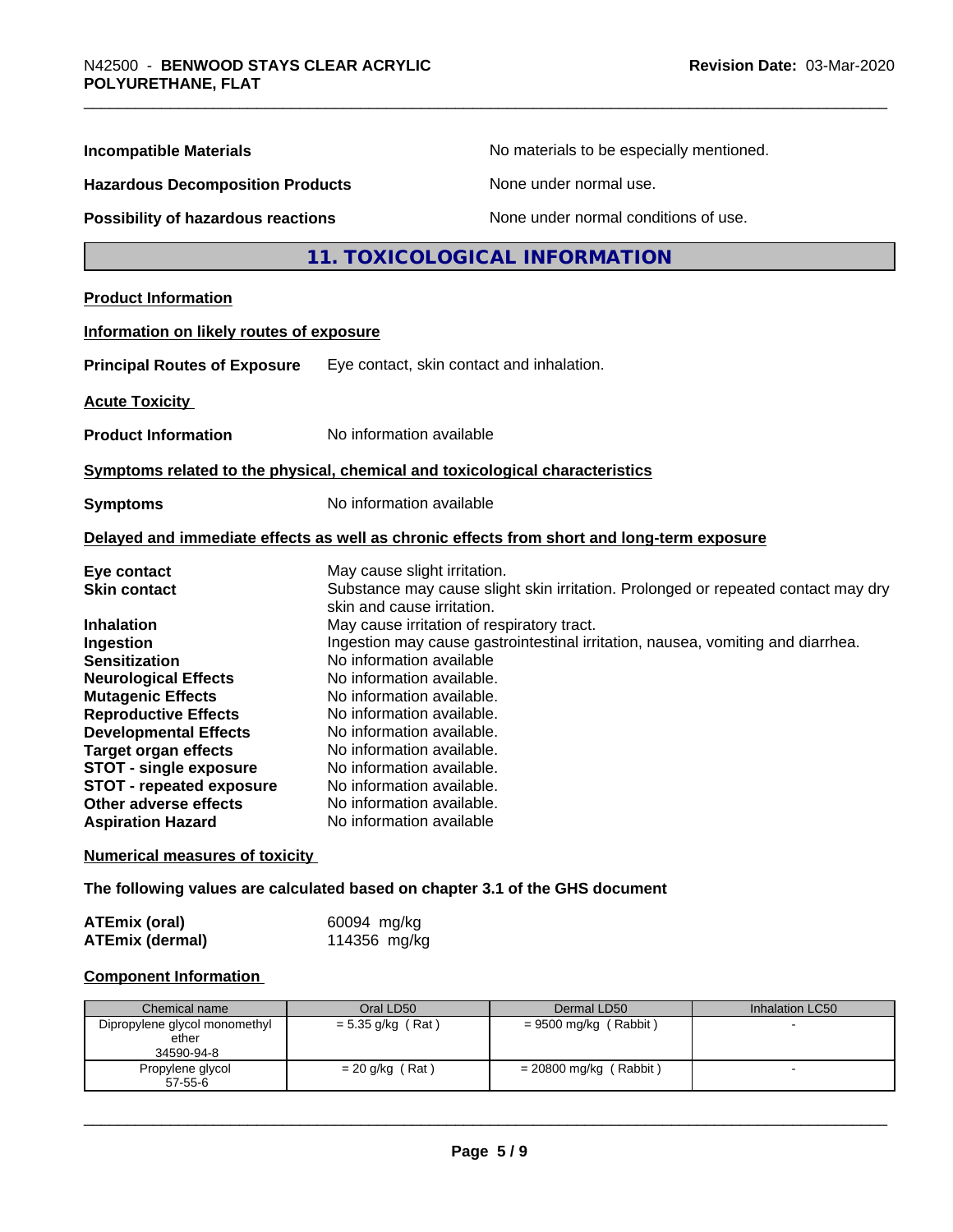| Propanoic acid, 2-methyl-,<br>monoester with  | $=$ 3200 mg/kg (Rat) | > 15200 mg/kg (Rat) |  |
|-----------------------------------------------|----------------------|---------------------|--|
| 2,2,4-trimethyl-1,3-pentanediol<br>25265-77-4 |                      |                     |  |

#### **Chronic Toxicity**

#### **Carcinogenicity**

*There are no known carcinogenic chemicals in this product above reportable levels.*

#### **12. ECOLOGICAL INFORMATION**

#### **Ecotoxicity Effects**

The environmental impact of this product has not been fully investigated.

#### **Product Information**

#### **Acute Toxicity to Fish**

No information available

#### **Acute Toxicity to Aquatic Invertebrates**

No information available

#### **Acute Toxicity to Aquatic Plants**

No information available

#### **Persistence / Degradability**

No information available.

#### **Bioaccumulation**

There is no data for this product.

#### **Mobility in Environmental Media**

No information available.

#### **Ozone**

No information available

#### **Component Information**

#### **Acute Toxicity to Fish**

Propylene glycol LC50: 710 mg/L (Fathead Minnow - 96 hr.)

#### **Acute Toxicity to Aquatic Invertebrates**

Propylene glycol EC50: > 10000 mg/L (Daphnia magna - 24 hr.)

#### **Acute Toxicity to Aquatic Plants**

No information available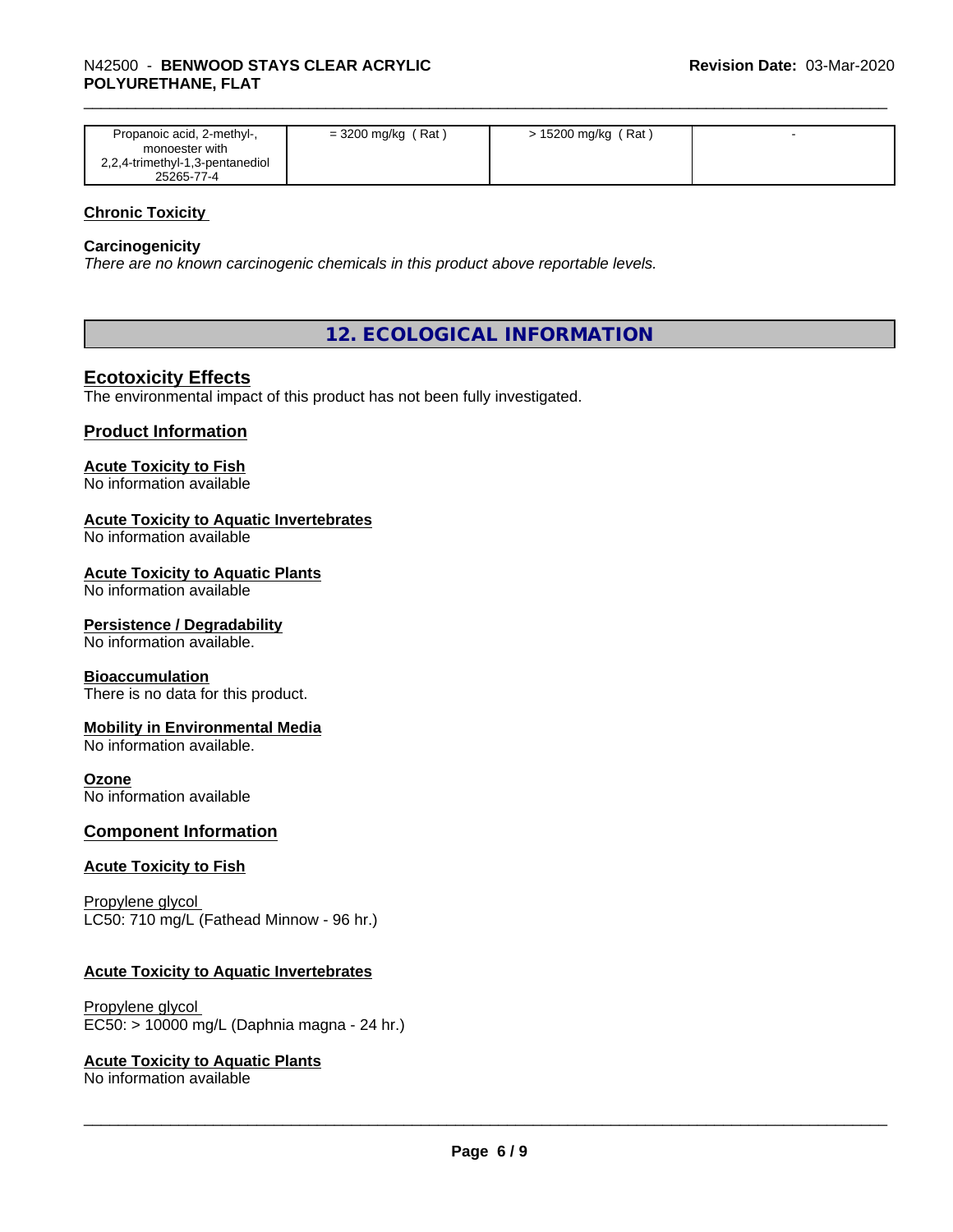|                                  | 13. DISPOSAL CONSIDERATIONS                                                                                                                                                                                               |
|----------------------------------|---------------------------------------------------------------------------------------------------------------------------------------------------------------------------------------------------------------------------|
| <b>Waste Disposal Method</b>     | Dispose of in accordance with federal, state, and local regulations. Local<br>requirements may vary, consult your sanitation department or state-designated<br>environmental protection agency for more disposal options. |
|                                  | <b>14. TRANSPORT INFORMATION</b>                                                                                                                                                                                          |
| <b>DOT</b>                       | Not regulated                                                                                                                                                                                                             |
| <b>ICAO/IATA</b>                 | Not regulated                                                                                                                                                                                                             |
| <b>IMDG / IMO</b>                | Not regulated                                                                                                                                                                                                             |
|                                  | <b>15. REGULATORY INFORMATION</b>                                                                                                                                                                                         |
| <b>International Inventories</b> |                                                                                                                                                                                                                           |

| <b>TSCA: United States</b> | Yes - All components are listed or exempt. |
|----------------------------|--------------------------------------------|
| <b>DSL: Canada</b>         | Yes - All components are listed or exempt. |

## **Federal Regulations**

| SARA 311/312 hazardous categorization |    |  |
|---------------------------------------|----|--|
| Acute health hazard                   | Nο |  |
| Chronic Health Hazard                 | No |  |
| Fire hazard                           | Nο |  |
| Sudden release of pressure hazard     | No |  |
| Reactive Hazard                       | No |  |

#### **SARA 313**

Section 313 of Title III of the Superfund Amendments and Reauthorization Act of 1986 (SARA). This product contains a chemical or chemicals which are subject to the reporting requirements of the Act and Title 40 of the Code of Federal Regulations, Part 372:

| <b>Chemical name</b>                                                       | CAS No.        | Weight-% | <b>CERCLA/SARA 313</b><br>(de minimis concentration) |  |
|----------------------------------------------------------------------------|----------------|----------|------------------------------------------------------|--|
| Dipropylene glycol monomethyl ether                                        | 34590-94-8     | $5 - 10$ | 1.0                                                  |  |
| Clean Air Act, Section 112 Hazardous Air Pollutants (HAPs) (see 40 CFR 61) |                |          |                                                      |  |
| This product contains the following HAPs:                                  |                |          |                                                      |  |
|                                                                            |                |          |                                                      |  |
| <b>Chemical name</b>                                                       | <b>CAS No.</b> | Weight-% | <b>Hazardous Air Pollutant</b><br><u>(HAP)</u>       |  |
| Dipropylene glycol monomethyl ether                                        | 34590-94-8     | $5 - 10$ | ∟isted                                               |  |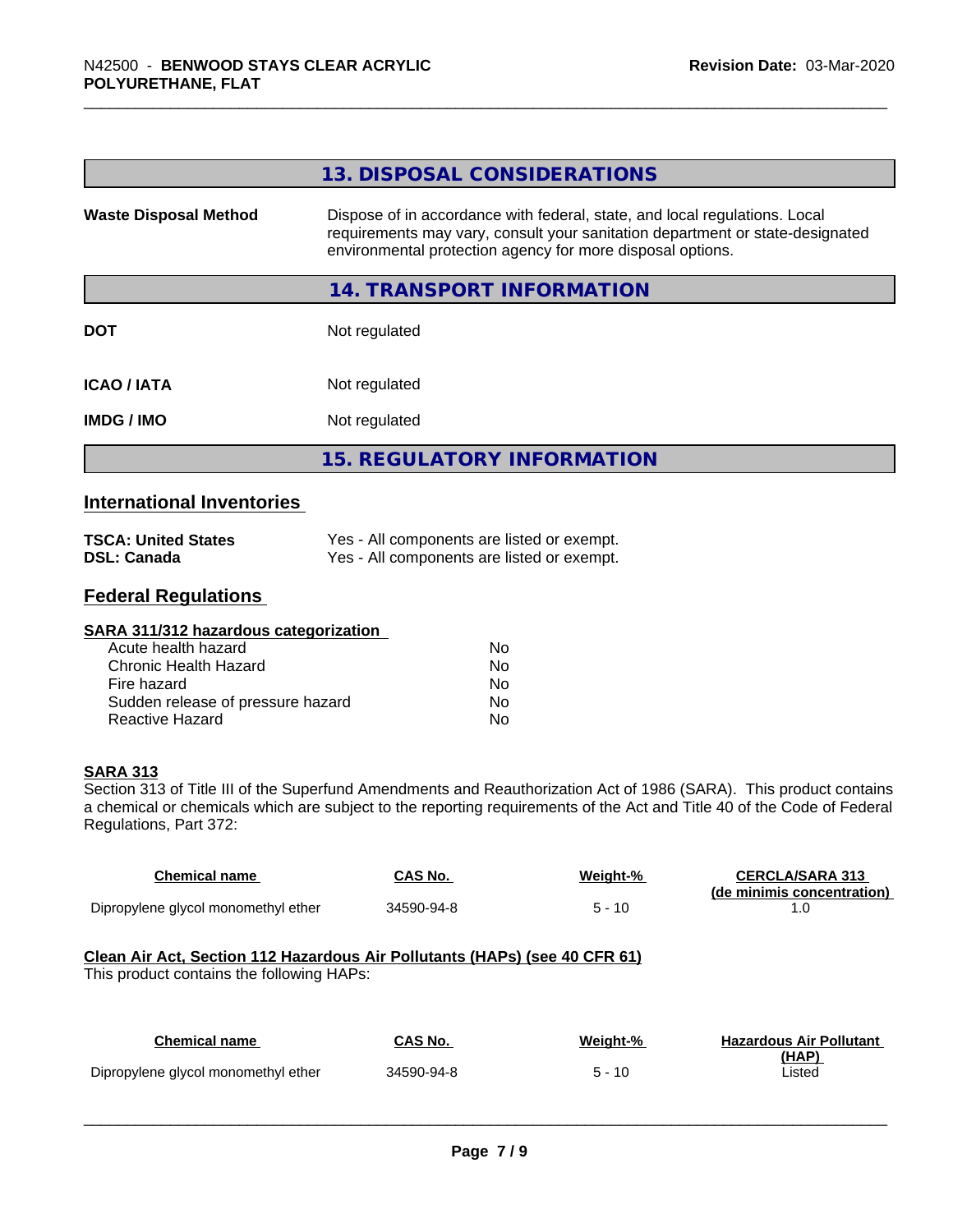#### **US State Regulations**

#### **California Proposition 65**

**A** WARNING: Cancer and Reproductive Harm– www.P65warnings.ca.gov

#### **State Right-to-Know**

| Chemical<br>name                                        | achucatte<br>IVIG:<br>⊶dunus <del>c</del> us | . Jersev<br><b>Nev</b> | าทรงIvania |
|---------------------------------------------------------|----------------------------------------------|------------------------|------------|
| -<br>ether<br>alvcol monomethvl (<br>oviene<br>טוע      |                                              |                        |            |
| $\sim \cdot \cdot$<br>wax coated<br>dioxide.<br>Silicon |                                              |                        |            |

#### **Legend**

X - Listed

| <b>16. OTHER INFORMATION</b>                                                                                                                          |                                                    |                                                                            |                      |                                                                                                                                               |
|-------------------------------------------------------------------------------------------------------------------------------------------------------|----------------------------------------------------|----------------------------------------------------------------------------|----------------------|-----------------------------------------------------------------------------------------------------------------------------------------------|
| HMIS -                                                                                                                                                | Health: 1                                          | <b>Flammability: 0</b>                                                     | <b>Reactivity: 0</b> | $PPE: -$                                                                                                                                      |
| <b>HMIS Legend</b><br>0 - Minimal Hazard<br>1 - Slight Hazard<br>2 - Moderate Hazard<br>3 - Serious Hazard<br>4 - Severe Hazard<br>* - Chronic Hazard |                                                    |                                                                            |                      |                                                                                                                                               |
|                                                                                                                                                       | present under the actual normal conditions of use. | X - Consult your supervisor or S.O.P. for "Special" handling instructions. |                      | Note: The PPE rating has intentionally been left blank. Choose appropriate PPE that will protect employees from the hazards the material will |

*Caution: HMISÒ ratings are based on a 0-4 rating scale, with 0 representing minimal hazards or risks, and 4 representing significant hazards or risks. Although HMISÒ ratings are not required on MSDSs under 29 CFR 1910.1200, the preparer, has chosen to provide them. HMISÒ ratings are to be used only in conjunction with a fully implemented HMISÒ program by workers who have received appropriate HMISÒ training. HMISÒ is a registered trade and service mark of the NPCA. HMISÒ materials may be purchased exclusively from J. J. Keller (800) 327-6868.*

 **WARNING!** If you scrape, sand, or remove old paint, you may release lead dust. LEAD IS TOXIC. EXPOSURE TO LEAD DUST CAN CAUSE SERIOUS ILLNESS, SUCH AS BRAIN DAMAGE, ESPECIALLY IN CHILDREN. PREGNANT WOMEN SHOULD ALSO AVOID EXPOSURE. Wear a NIOSH approved respirator to control lead exposure. Clean up carefully with a HEPA vacuum and a wet mop. Before you start, find out how to protect yourself and your family by contacting the National Lead Information Hotline at 1-800-424-LEAD or log on to www.epa.gov/lead.

| <b>Prepared By</b>      | <b>Product Stewardship Department</b><br>Benjamin Moore & Co.<br>101 Paragon Drive<br>Montvale, NJ 07645<br>800-225-5554 |
|-------------------------|--------------------------------------------------------------------------------------------------------------------------|
| <b>Revision Date:</b>   | 03-Mar-2020                                                                                                              |
| <b>Revision Summary</b> | Not available                                                                                                            |